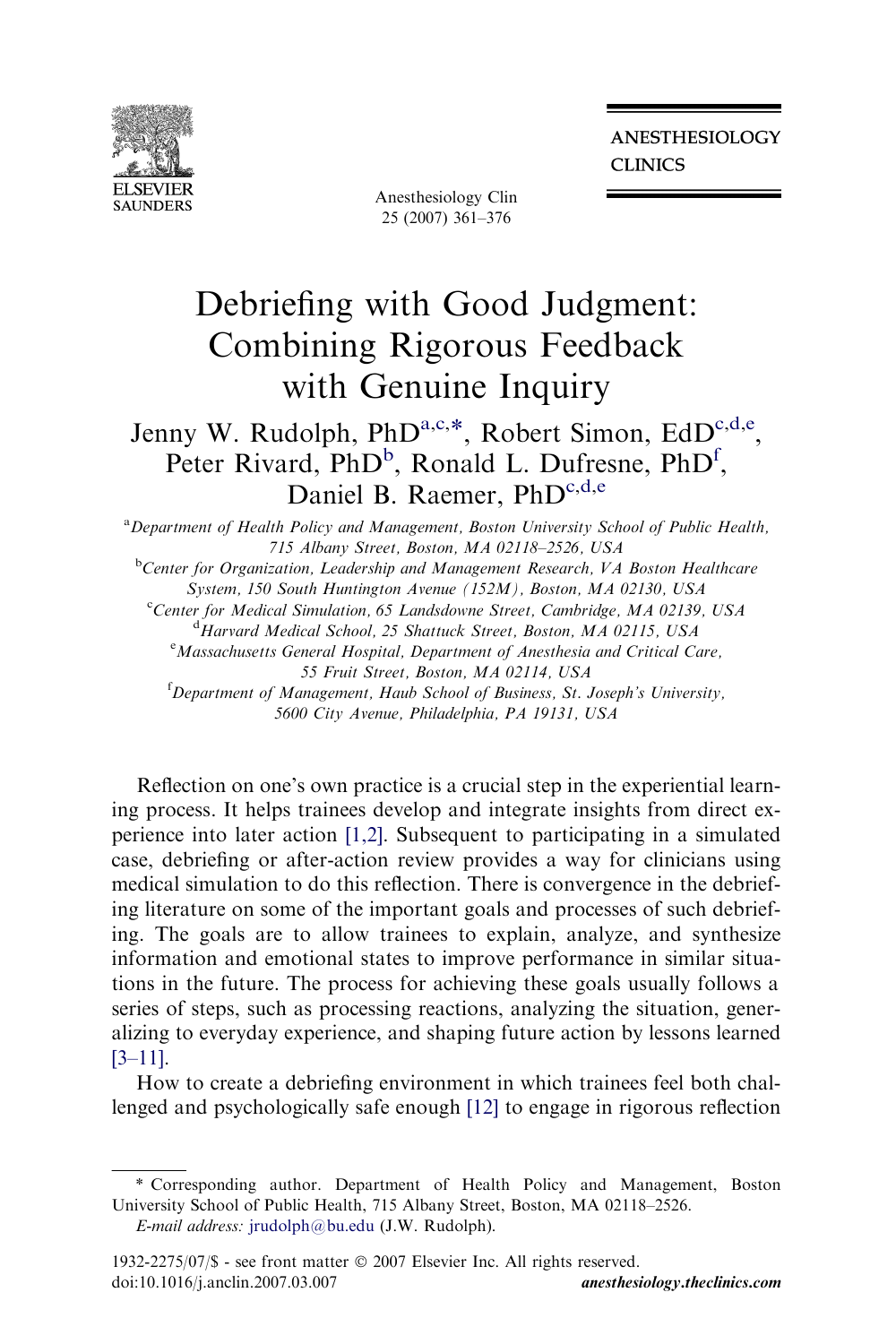is generally left unspecified. Sharing critical judgments is an essential part of learning in simulation and debriefing. Yet, instructors often avoid giving voice to critical thoughts and feelings because they do not want to seem confrontational and they worry that criticism might lead to hurt feelings or defensiveness on the part of the trainee. Voicing critical judgment poses a dilemma for many instructors (eg, ''How can I deliver a critical message and share my expertise while avoiding negative emotions, preserving social face and maintaining my relationship with the trainee?''). This article offers an approach to debriefing that addresses this dilemma.

By ''rigorous reflection'' we mean a debriefing process that brings to the surface and helps resolve the clinical and behavioral dilemmas and areas of confusion raised by the simulation experience. Drawing on a 35-year research program on improving professional effectiveness in the business world through "reflective practice" [\[11–17\],](#page-14-0) this article articulates a model of debriefing for medical simulation exercises. The research program from which the approach is adapted has studied and helped thousands of practicing business executives and managers improve their personal and interpersonal effectiveness through the discipline of reflective practice.<sup>1</sup> The debriefing model adapted from this work has three primary components. The first component is a conceptual framework, drawn from research in cognitive science and on reflective practice, that guides the instructor on how to illuminate the mental models that were salient in guiding trainees' actions during the simulation. The second is an underlying debriefing stance that unites the apparently contradictory values of curiosity about and respect for the trainee and the value of clear evaluative judgments about trainee performance. The third component is a way of talking (combining advocacy and inquiry) that enacts the underlying stance.

The basis of this article is the literature in the field of reflective practice and the authors' experience with exercising the debriefing with good judgment approach. All of the authors use this approach regularly and four have together conducted approximately 2000 debriefings using this method. Over the last 2 years they have trained nearly 300 medical educators to use this approach. Most medical educators are able reliably to demonstrate competence after approximately 2 days of lecture and practice; expertise seems to require considerably longer to develop. Of the approximately 20 teaching faculty who regularly use simulation as an educational technique at the authors' simulation center, approximately half use the debriefing with good judgment approach. The other half has not yet been trained in its use. Faculty who are comfortable with the technique find their skills quite stable and robust in the face of a great variety of trainees.

 $1$  "Reflective practice" is a term coined by the late MIT professor Donald Schön, to describe the discipline of examining the values, assumptions, and knowledge-base that drives one's own professional practice [\[11,12,19,20\]](#page-14-0).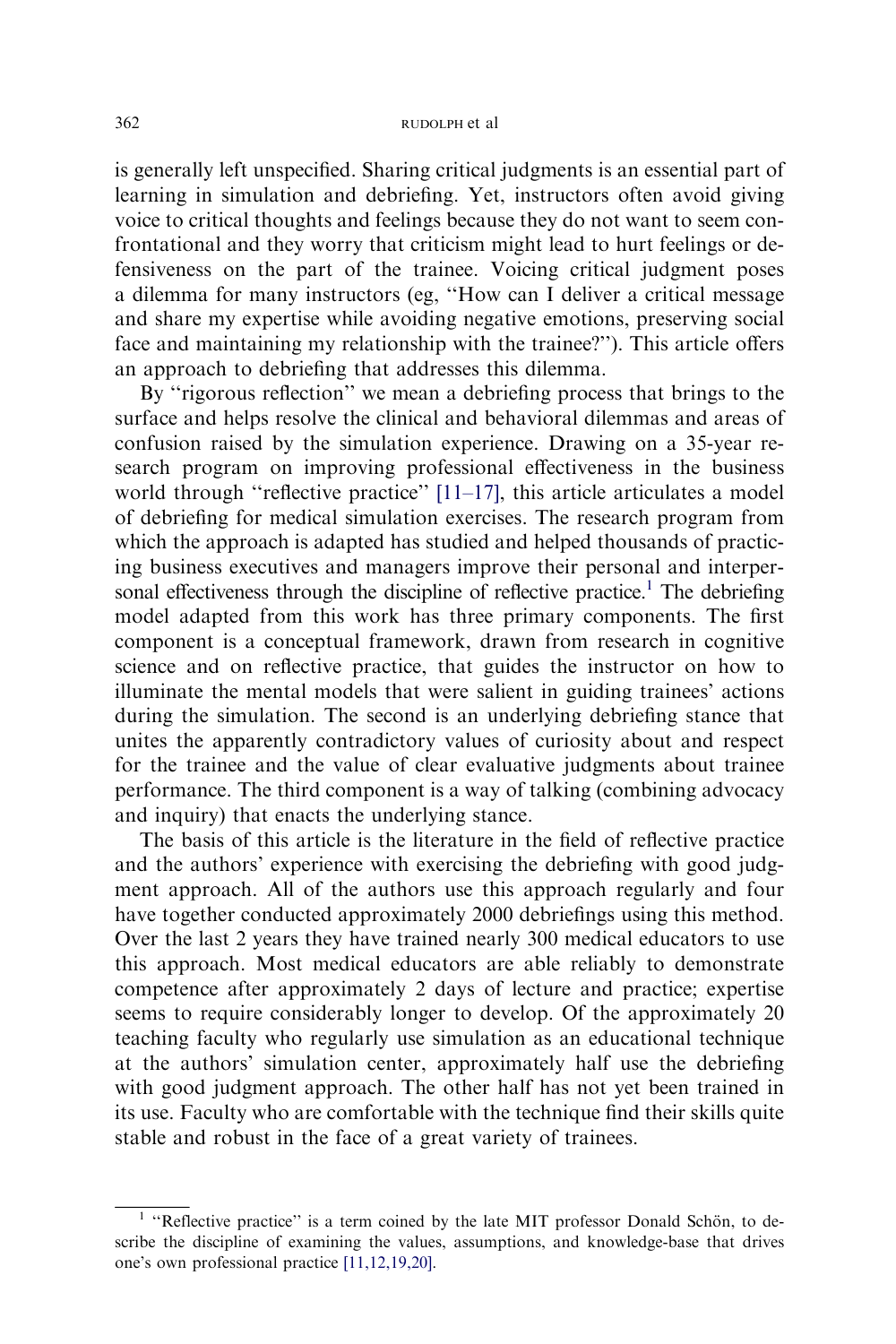#### <span id="page-2-0"></span>Reflective practice: method and theory

Reflective practice is a method used to scrutinize one's own professional work practices and the taken-for-granted assumptions that underlie them. It is often accomplished in a collaborative setting [\[16\]:](#page-15-0) in this case, the relevant setting is the simulation debriefing wherein colleagues and trainees are helped to develop crisis resource management, clinical, and reflective practice skills. Researchers at Harvard University and the Massachusetts Institute of Technology developed the method as part of their investigation of how to support students in their professional schools and also to help experienced professionals to develop self-correcting versus selfsealing practice habits [\[18\].](#page-15-0) They found that reflective practitioners, who learned to scrutinize their taken-for-granted assumptions and mental routines, were able to self-correct and improve their professional skills. Those without skill in this self-scrutiny, however, tended to seal out or ignore disconfirming data and maintained ineffective habits of practice [\[11,12,14,19,20\].](#page-14-0)

The theory underlying reflective practice draws on cognitive science, social psychology, and anthropology. The central idea is that people make sense of external stimuli through internal cognitive frames, internal images of external reality [\[20–25\]](#page-15-0). Terms for these images are myriad: ''frames of reference,'' ''schemata,'' and ''mental models,'' to name a few. People do not passively perceive an objective reality, but engage in sensemaking by which they actively filter, create, and apply meaning to their environment [\[26–28\]](#page-15-0). For example, a diagnosis becomes a frame for subsequent actions, as do assumptions, such as, ''It's not a good idea to discuss mistakes here, or ''I must have a bag-mask apparatus to ventilate this patient.'' Fig. 1 shows the relationships among frames, actions, and simulation results.



Fig. 1. Frames are invisible, but inferable; they are in the mind of trainees and of instructors. Actions (including speech) are observable. Most results (eg, vital signs, order or chaos) are also observable.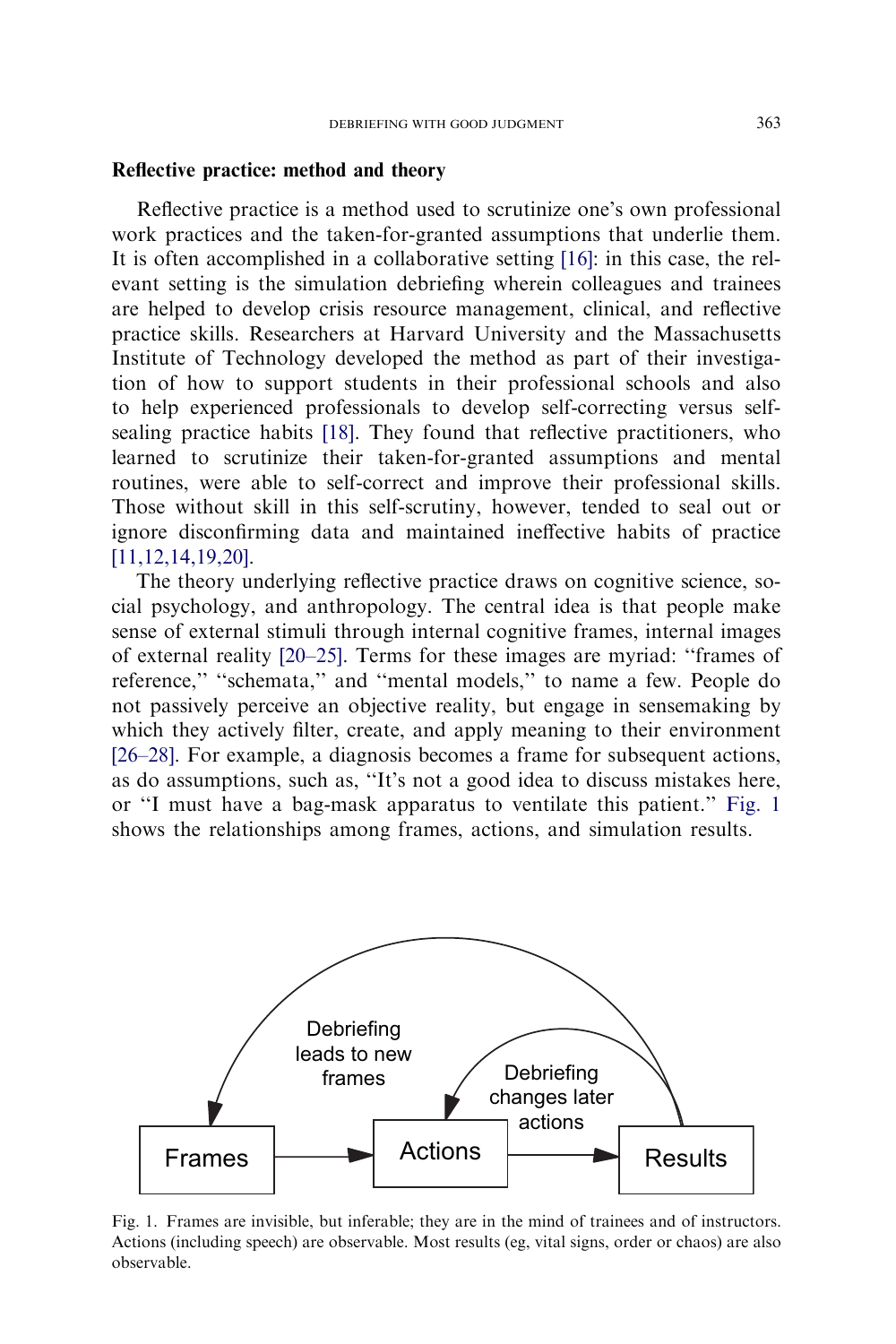These frames, in turn, shape the actions people take. Both clinical frames and social or interpersonal frames can play crucial roles in medical decision making. A trauma physician facing a patient with a ventilation problem, for example, takes one set of actions if they frame the symptoms as a physical obstruction of the airway and another if their diagnosis is reactive airway disease. A nurse who holds the frame that reporting an error leads to punishment reports errors at a very different rate than one who believes the report is used to improve work processes [\[29\].](#page-15-0) Or, in an example used throughout this article, consider an anesthesiologist who is called to manage an unresponsive patient in a setting where a bag-mask apparatus is not readily available. They hold the frame that they can only resuscitate using the device with which they are most familiar, a bag mask, and delay treatment while the patient descends into hypoxemia and arrest. The model suggests that people's actions, including those of this anesthesiologist, are an inevitable result of how they frame the situation they face.

Importantly, even mistakes are usually the result of intentionally rational actions [\[23,27,30\].](#page-15-0) That is, the actions make perfect sense given how the person was framing the situation at that moment. Continuing the example of the anesthesiologist, the instructor may be surprised that instead of considering passive oxygenation or delivering a mouth-to-mask ''rescue breath,'' the anesthesiologist trainee searched relentlessly for a bag-mask apparatus while the patient desaturated. These actions make perfect sense, however, when the instructor understands that the trainee held the belief that basic life support cannot be achieved without a bag-mask device, mouth-tomouth was out of the question, and passive oxygenation is something that he has never learned. It is the instructor's job during a debriefing to help the trainee bring these frames to the surface; analyze their impact on actions; and craft new frames (eg, if I do not find a bag-mask apparatus quickly, I have other options for ventilating) and actions (giving mouth-to-mask breaths, or apply oxygen and mechanically optimize the airway opening). In practice, the instructor asks questions during the debriefing to elicit these frames.

''Results,'' in the reflective practice model, are seen to be prompted by the actions the trainee takes. Results are states (eg, the patient's cardiac rhythm, whether the trainee ended up knowing the cause of the clinical problem, or whether there was chaos or order in the clinical environment). The instructor and the trainee usually have an implicit idea of what the desired results were. For example, the patient remains stable and does not go into cardiac arrest, the trainee and others know why the patient arrested in the first place, or the resuscitation ran smoothly. Learning occurs when instructor and trainee explore the frames-actions-results causal sequence in reverse. The instructor then explores with the trainee what frames and linked actions led to the actual results and then, as depicted in the feedback arrows in [Fig. 1](#page-2-0), collaborates with the trainee in developing alternative frames and actions for the future [\[16\].](#page-15-0)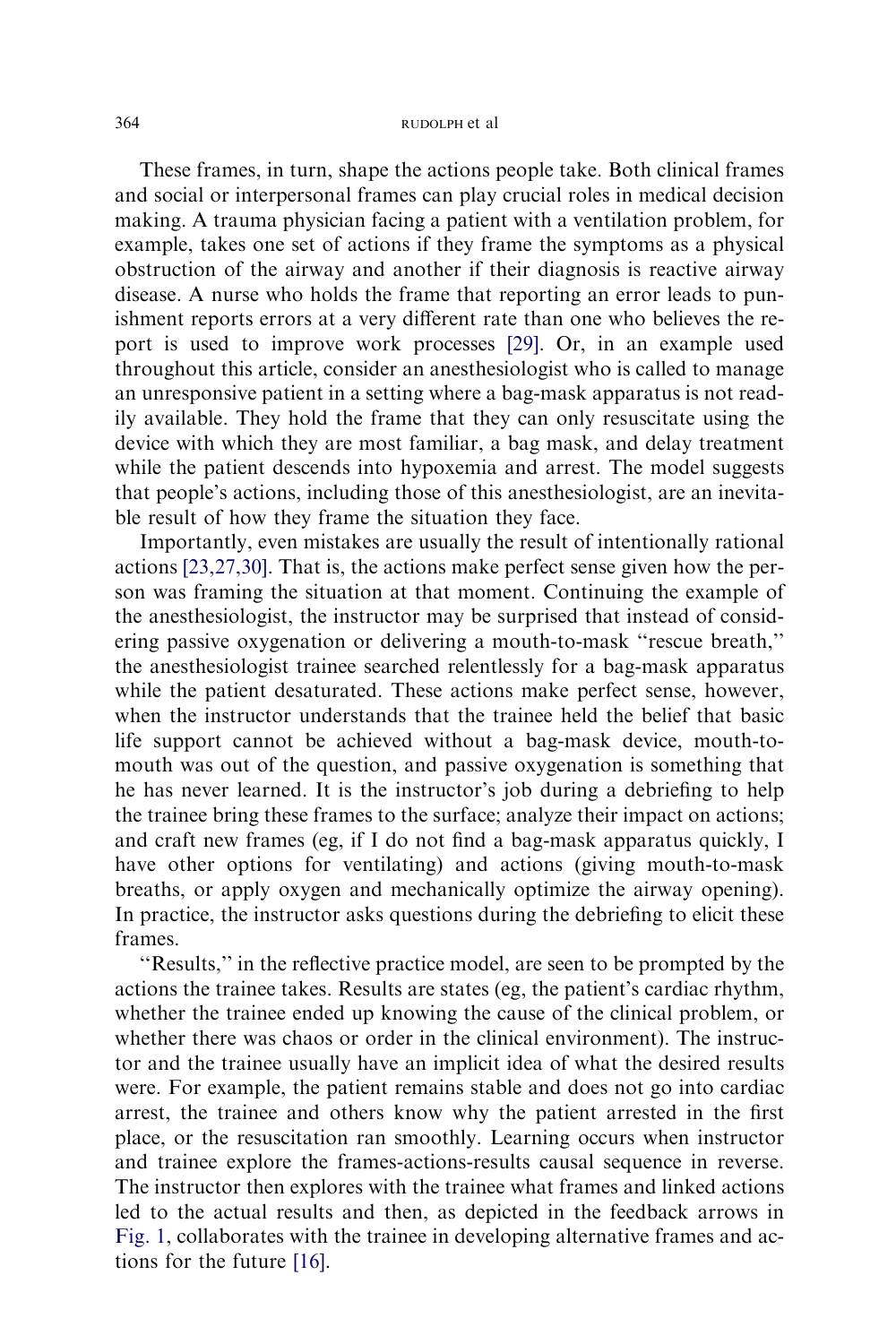## Debriefing stance: moving from judgmental debriefing to debriefing with good judgment

Although it may be obvious how discovering trainees' frames can enhance debriefing in medical simulation, the importance of identifying and revealing the instructor's frames is less obvious. Crucial to the process of a rigorous debriefing that is both nonthreatening and direct is instructors' learning to identify and examine their own frames related to the simulation they observed. Without an understanding of their own frames, instructors are handicapped in their ability to help illuminate a trainee's frames. The reasons for this are twofold. First, the instructors must be able to draw from their own experience the frames and actions they themselves might have deployed in a similar situation and to disclose these to the participant. Second, instructors have to be willing to test the validity of their own frames about the trainee's performance with trainees. To explain how this works, the authors start by describing and contrasting instructors' underlying frames when they are using judgmental, nonjudgmental, and debriefing with good judgment approaches [\(Table 1\)](#page-5-0).

## The judgmental approach to debriefing

Imagine or recall the instructor whose voice, dripping with disdain, inquires of a group of students, ''Can anyone tell me what went wrong here?" or "Can anyone tell me Pat's big mistake?" The judgmental approach, whether laced with harsh criticism or more gently applied, places truth solely in the possession of the instructor, error in the hands of the trainee, and presumes that there is an essential failure in the thinking or actions of the trainee. In the last 15 years, the discourse in medical journals suggests that many clinicians concerned about reducing medical error and improving patient safety have sought to move health care away from the ''shame and blame'' approach captured in this style of questioning [\[31,32\]](#page-15-0). A judgmental approach to debriefing, especially one that includes harsh criticism, can have serious costs: humiliation, dampened motivation, reluctance to raise questions about later areas of confusion, or exit of talented trainees from the specialty or clinical practice altogether. But the shame and blame approach has an important virtue: the trainee is rarely left in doubt about what the instructor believes are the salient issues.

## The nonjudgmental approach to debriefing

Some instructors shy away from a shame and blame approach to expressing their critical feelings and move toward a nonjudgmental approach. The central dilemma facing instructors who want to move away from this judgmental approach is how to deliver a critical message while avoiding negative emotions and defensiveness, preserving social face, and maintaining trust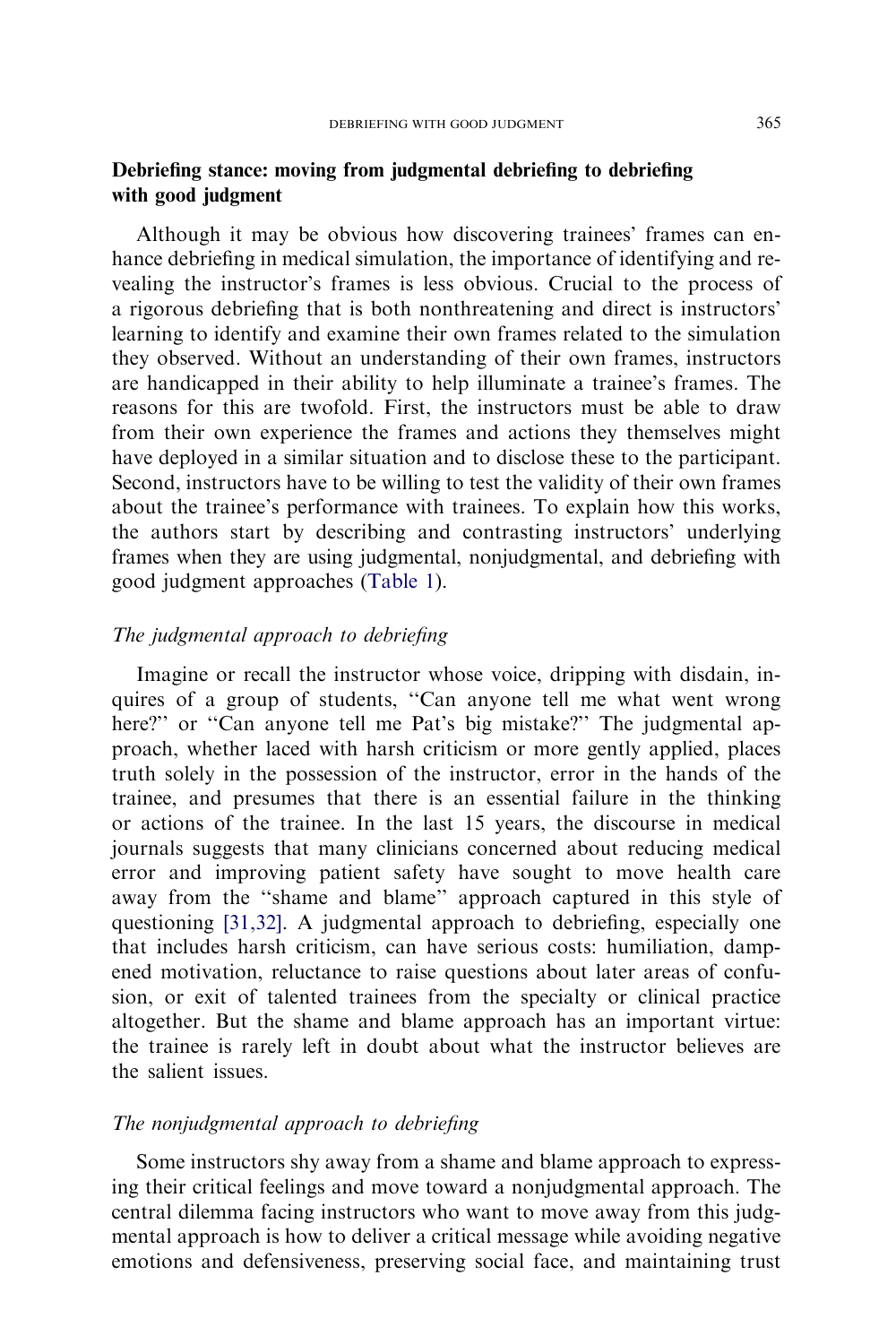<span id="page-5-0"></span>Table 1 Contrasting judgmental, nonjudgmental, and good judgment approaches to debriefing

|                                                            | Judgmental                                                                              | Nonjudgmental                                                                                                | Debriefing with Good Judgment                                                                                                                                                                                                                                        |
|------------------------------------------------------------|-----------------------------------------------------------------------------------------|--------------------------------------------------------------------------------------------------------------|----------------------------------------------------------------------------------------------------------------------------------------------------------------------------------------------------------------------------------------------------------------------|
| The effective instructor<br>Primary focus of<br>debriefing | Gets the trainee to change<br>External: the actions or<br>inactions of the other person | Gets the trainee to change<br>External: the actions or inactions<br>of the other person                      | Creates a context for learning (and change)<br>Internal: the meanings and assumptions<br>of both instructor and trainee                                                                                                                                              |
| How the trainee is seen                                    | A mistake maker; a doer<br>of actions                                                   | A mistake maker; a doer of actions                                                                           | A meaning maker whose actions are the<br>consequence of specific assumptions and<br>knowledge                                                                                                                                                                        |
| Who has the truth<br>of the situation?                     | The instructor                                                                          | The instructor                                                                                               | Possibly neither, either, or both                                                                                                                                                                                                                                    |
| Who does not<br>understand?                                | The trainee; "I (the instructor)<br>will set you straight"                              | The trainee; "I (the instructor)<br>will find the kindest way of filling<br>you in on how to do this right." | The instructor: "I see what you are doing<br>or not doing, and given my view, I don't<br>get it"; or "Given my view, it seems<br>problematic; what am I missing here?"<br>Genuine report of puzzlement and inquiry into<br>how the trainee's actions can make sense. |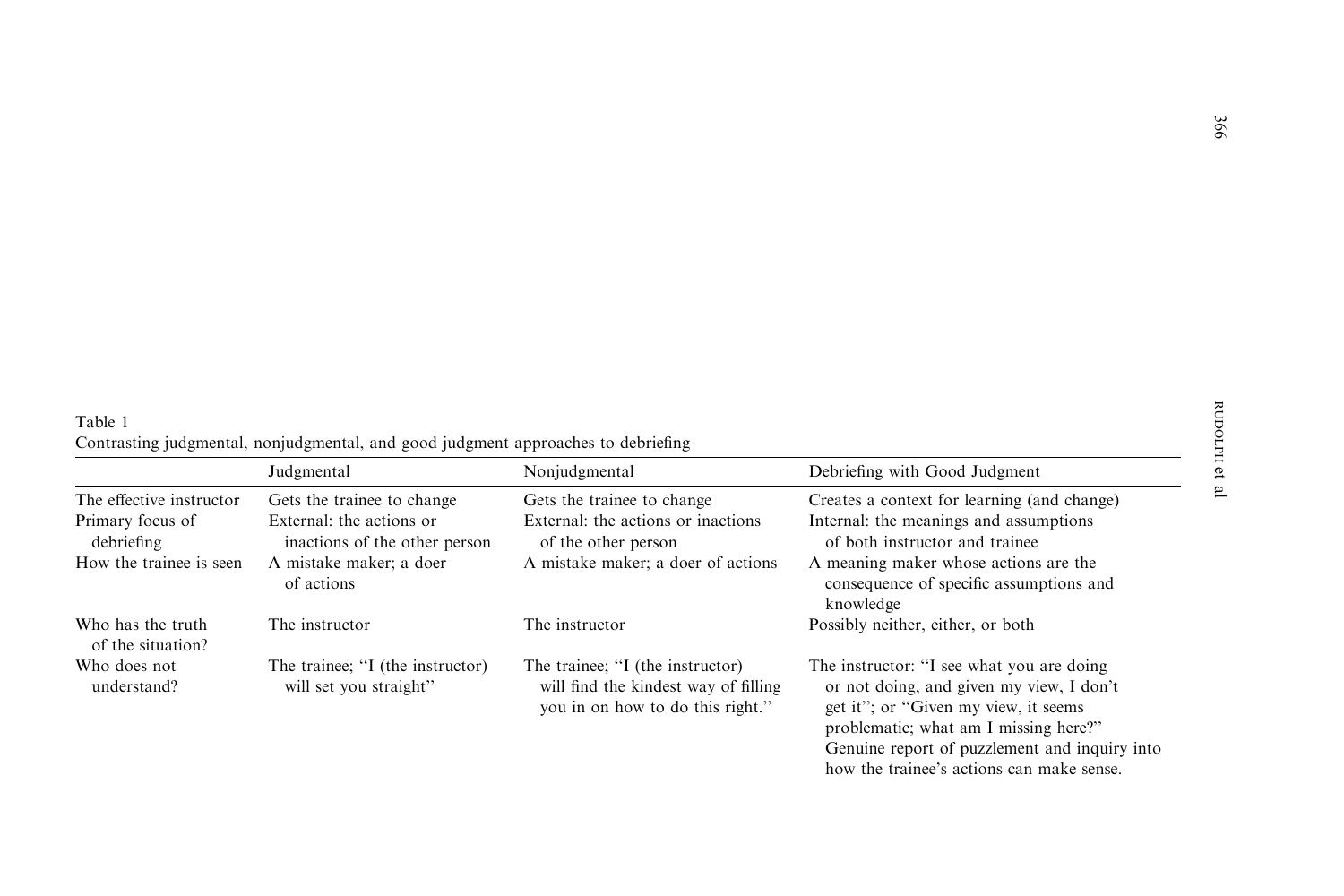| Basic stance toward<br>self and trainee | "I'm right" or "You're wrong." | "I'm right" or "You're wrong"<br>but, "I don't want you to get<br>defensive so how do I tell you the<br>bad news and get you to change<br>in a nice way?" | Respect for self (I have a take on what<br>happened in this simulation; that does<br>lead me to think there were some<br>problems but)                                                                                                              |
|-----------------------------------------|--------------------------------|-----------------------------------------------------------------------------------------------------------------------------------------------------------|-----------------------------------------------------------------------------------------------------------------------------------------------------------------------------------------------------------------------------------------------------|
|                                         | "I'm setting you straight"     | "I'm setting you straight"                                                                                                                                | Respect for trainee (you are also a smart,<br>well-trained practitioner, trying to do the<br>right thing, who has your own view on the<br>simulation) so                                                                                            |
|                                         | "I'm teaching you"             | "I'm teaching you"                                                                                                                                        | I am going to approach this as a genuine<br>puzzle; not paralysis or indecision, but<br>holding my own view tentatively. I seek<br>clarity by honest inquiry (we both may learn<br>something or change our minds); "Help me<br>understand why you?" |
| Typical message                         | "Here's how you<br>messed up." | "What do you think"<br>you could have done better?"                                                                                                       | "I noticed X. I was concerned about that<br>because Y. I wonder how you saw it?"                                                                                                                                                                    |

Adapted from Kegan R, Lahey LL. How the way we talk can change the way we work. San Francisco (CA): Jossey-Bass; 2001. p. 134–5; with permission.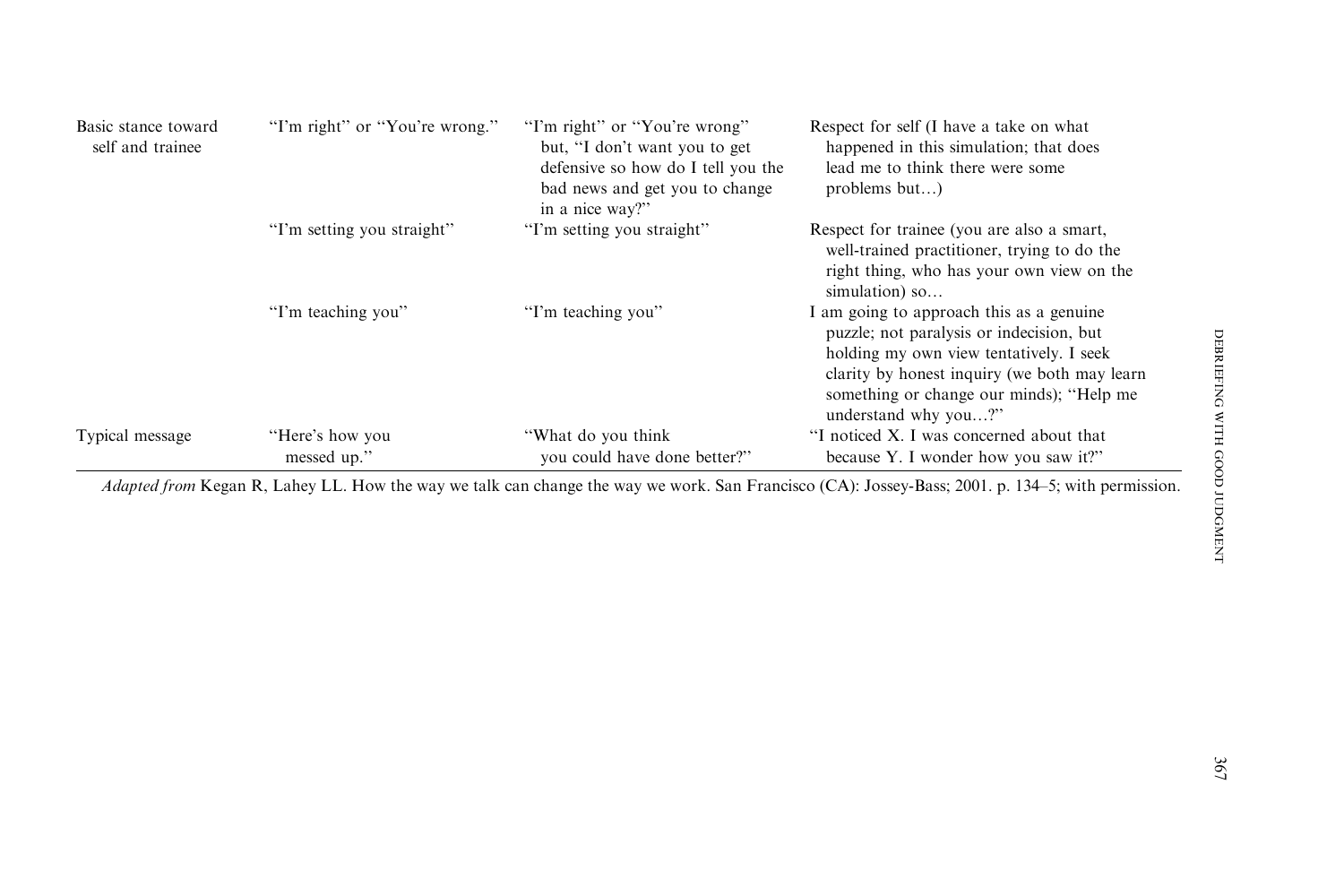and psychological safety.<sup>2</sup> Instructors using a nonjudgmental approach often resolve the dilemma by using protective social strategies, such as the sandwich approach in which a compliment is followed by a criticism, which is, in turn, followed by another compliment; filtering out critical insights; or by avoiding the problem topic altogether [\[33,34\]](#page-15-0). Another common way for instructors to avoid the judgmental approach is to choose silence and express no critical thoughts or feelings. When people choose silence or nonjudgmental approaches that obscure their expert critique, important insights or feelings related to the trainee's performance remain murky or unexpressed. This deprives the trainee clinicians, and their organizations, of information that could improve how they work [\[35\].](#page-15-0) Avoiding critical thoughts and feelings also limits debriefings to safe-appearing, nonthreatening topics and leaves crucial areas of learning untouched [\[23\].](#page-15-0)

Many instructors, ourselves included, have used a Socratic approach in which leading questions are asked and a kind tone of voice is used to guide the trainee to the critical insight the instructor holds but is reluctant to state explicitly. In his critique of this approach, Argyris [\[23\]](#page-15-0) has termed it ''easing in.'' The authors have found that when the instructor holds a critical judgment, open-ended or Socratic questions that camouflage the judgment may backfire. The trainee may become confused by the question or (justifiably) suspicious about the instructor's unexplained motives.

Although the nonjudgmental approach has the advantage of being nonblaming, and avoids some of the hurt and humiliation generated by the judgmental approach, it has serious weaknesses. Despite a desire to seem nonjudgmental, hints of one's views often leak by subtle cues, such as facial expression, tenor, cadence, and body language. Furthermore and most importantly, it is not nonjudgmental. Although the surface tone of nonjudgmental debriefing may be softer than the judgmental approach, as illustrated in [Table 1,](#page-5-0) the underlying assumptions are the same: I'm right; I have the complete picture; my job is to hand off the correct knowledge or behavior to you, the trainee. Whereas the judgmental approach often humiliates directly, the nonjudgmental approach conveys nonverbally that mistakes are not discussible, or possibly shameful [\[36,37\],](#page-15-0) undermining the very values (mistakes are puzzles to be learned from rather than crimes to be covered up) instructors aim to endorse with the nonjudgmental approach.

 $2$  Psychological safety is a person's sense that the immediate environment is safe for interpersonal risk taking; that trying out new ways of talking or acting will not be ridiculed; that mistakes will be worked on together as a source of learning instead of being treated as a crime to be punished or covered up [\[10,23\].](#page-14-0)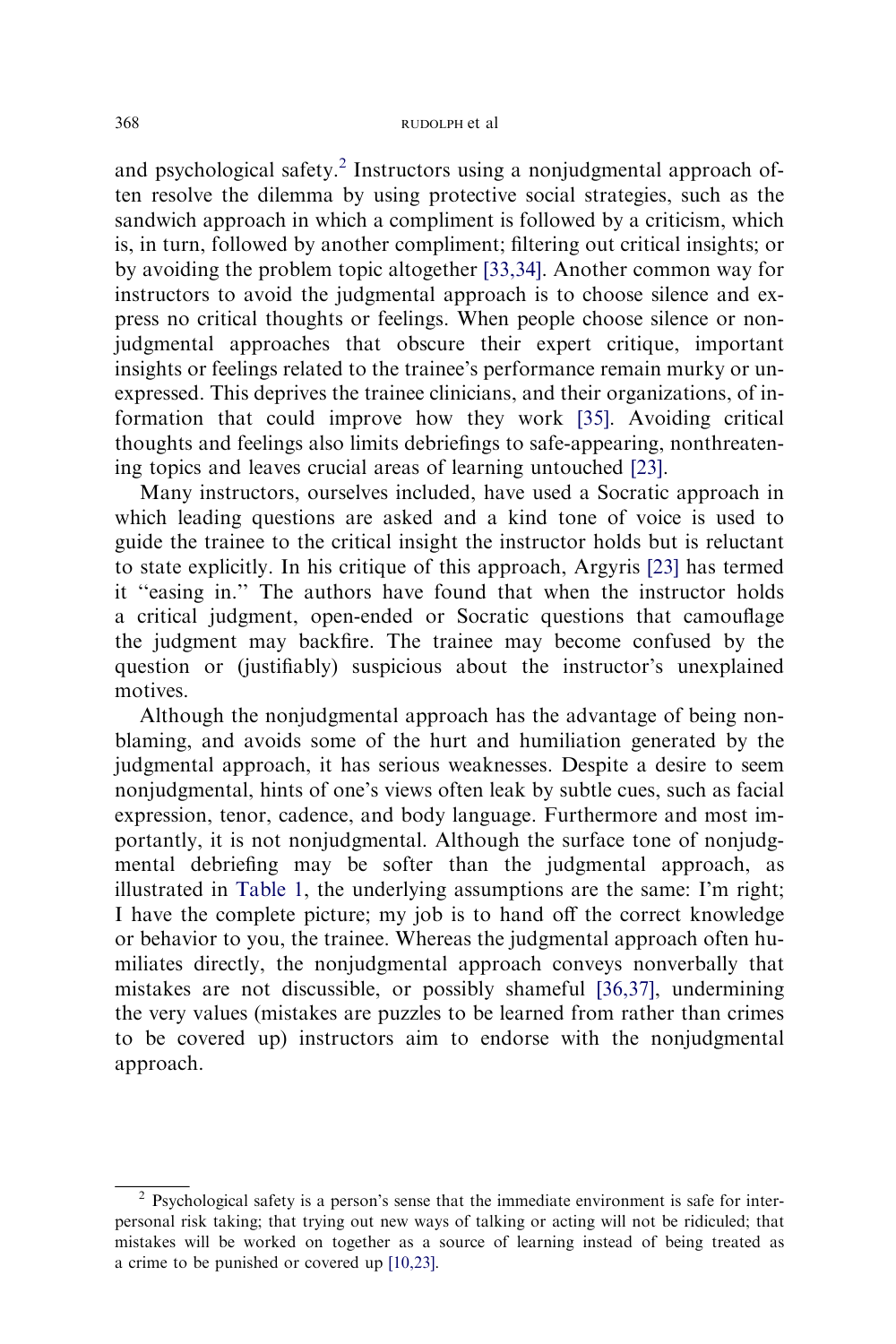## Debriefing with good judgment approach

The debriefing with good judgment approach shifts the focus of debriefing in several ways.<sup>3</sup> First, it focuses on creating a psychologically safe context that enables adult learners (including the instructor) to move toward key learning objectives, determined either unilaterally by the instructor or collaboratively with the trainee. Second, the focus of the debriefing widens to include not only the trainee's actions, but also the meaning-making systems of the trainee (ie, their frames, assumptions, and knowledge). Third, the instructor's sense-making system about the simulation also becomes part of the debriefing terrain and open to question (see [Table 1\)](#page-5-0). The instructor has an expert's view of the situation that he or she shares to initiate dialog with the trainee, but it may not be the only valid view. Instructors' stating their main concerns in a debriefing is especially important in the domain of health care simulation where being indirect about crucial errors can perpetuate clinical mistakes and undermine patient safety when the trainee returns to the real clinical environment.<sup>4</sup> In this approach, in contrast to the nonjudgmental approach, the instructor shares critical or appreciative insights about the simulation explicitly. Then these insights are tested and explored with trainees step-by-step as illustrated in the next section and in [Box](#page-9-0) [1.](#page-9-0) This ''good judgment'' approach is one that values the expert opinion of the instructors, while at the same time valuing the unique perspective of each trainee. The idea is to learn what frames drive trainee behaviors so that both their failures and successes can be understood as an ingenious, inevitable, and logical solution to the problem as perceived within their frames. This

<sup>&</sup>lt;sup>3</sup> We offer a brief rationale of why we arrived at this framework. When our center started 12 years ago we relied on a nonjudgmental approach. To maintain a positive relationship with trainees, we thought it necessary to withhold judgment and use open-ended and leading questions in the hopes that the participants would arrive at the conclusions we were reluctant to say. We began to become uncomfortable with the approach when we realized that we were not ''walking our talk.'' That is, we were saying that mistakes were discussable and a source of learning, yet we found that we tended to cover them up or shy away from discussing them. This conflicted with our commitment and stated mission to make errors discussable and enhance patient safety. We thought to ourselves, ''If we can't discuss errors here in a simulation center, how can we expect others in the medical world to do it?'' We believed that if we were going to advocate for patient safety, then we had to find a way to discuss errors openly; by the same token, we had to find a way respectfully to insert our clinical and behavioral expertise into our debriefings. We migrated to a position of ''debriefing with good judgment,'' which allowed us, it seemed, the best of all worlds: it fit with educational theory; it allowed our participants to make mistakes and believe that they were still worthwhile and intelligent; it allowed us to use our clinical and behavioral expertise; and it fostered deep learning among our participants and instructors. <sup>4</sup> In cases where the instructor has significant concerns about the trainee's clinical judg-

ment or motives, concerns that might merit remedial training, counseling, or discipline, these are best treated in a follow-up. That is, if the instructor needs to convey that certain clinical approaches or social behaviors are not tolerated in the program, that message—a very important one—is a good topic for a postdebriefing conversation.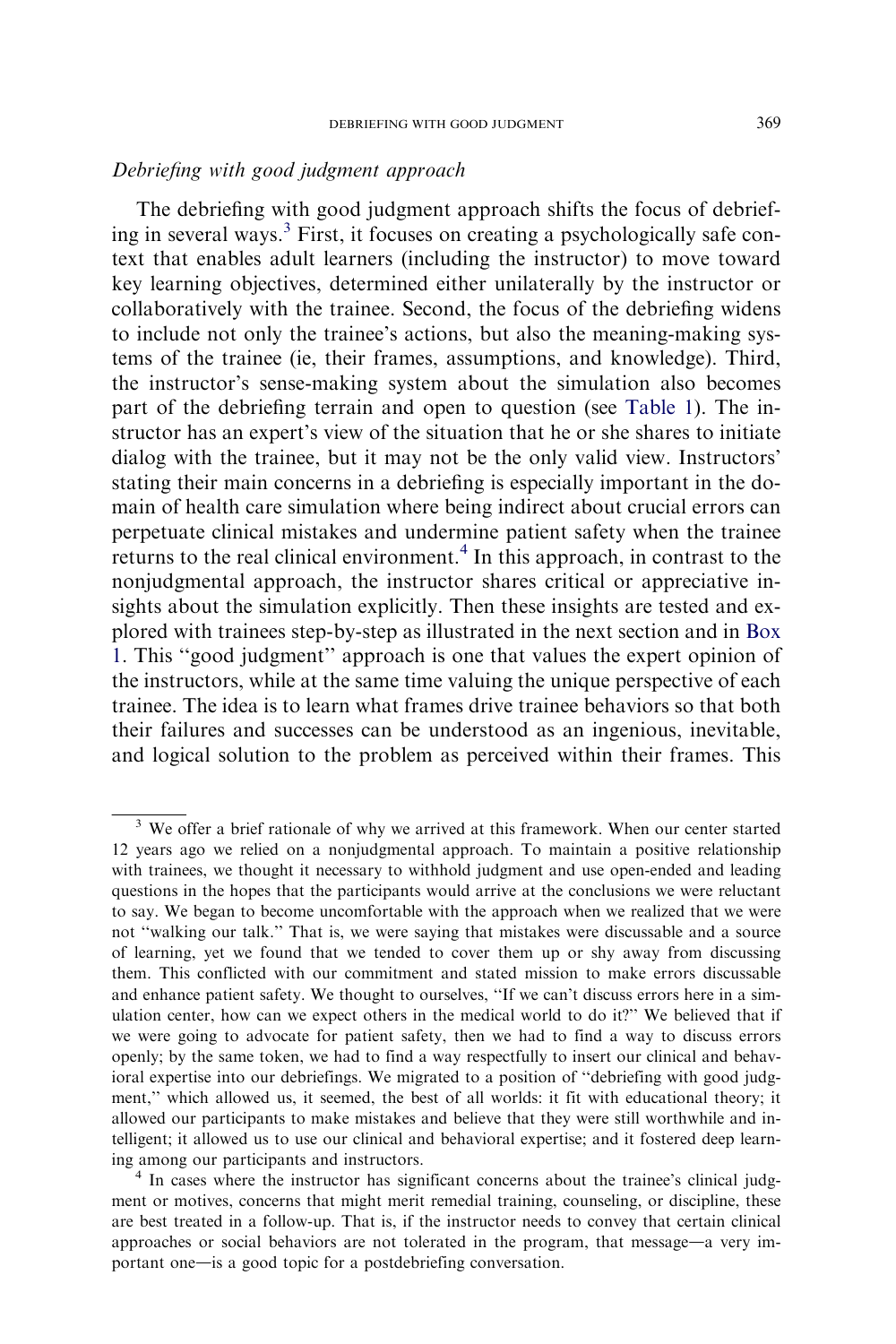# <span id="page-9-0"></span>Box 1. Example of using advocacy-inquiry to elicit trainee's frames

- Instructor says, ''So, Damon, I noticed that you stepped away from the patient to find the bag-mask apparatus as the vital signs were deteriorating. I was thinking there possibly were alternative means to oxygenate the patient (advocacy). So I'm curious: how were you seeing the situation at that time? (inquiry)'' Damon replies,
- ''Actually yes, I knew what was going on, I had heard the saturation monitor decline earlier and I knew it was not going to get better on its own. I did not care what the actual reading was, which is why I figured I really needed ventilation equipment.''
- An instructor might then say, ''Okay, that seems reasonable. I saw you looking all around the room for equipment, though, and that seemed to prevent you from trying any alternative approaches to oxygenating the patient (advocacy). Can you help me understand what you were considering at the time? (inquiry)''
- When Damon replies, ''Well, since breathing comes before circulation, I needed the manual resuscitator before doing anything else,'' the instructor is starting to surface the trainee's frame that he can only help a patient breathe if he has a bagmask apparatus, and a valuable discussion point, linked specifically to the trainee's need, emerges. The instructor can now pursue such questions as: Does one always need a bag-mask apparatus to oxygenate a patient? What other options does one have? Will apneic oxygenation be sufficient in the short run? Will chest compressions provide adequate ventilation? What are the risks and benefits of mouth-to-mouth, mouth-to-mask, mouth-to-tube, or other rescue methods? If one is committed to manual ventilation, how does one manage personnel to get the proper equipment in the room expeditiously?

is where the instructor's stance is like that of an anthropologist, curious about different worldviews or frames and about the resulting actions.

# Transparent talk in debriefing: enacting the good judgment approach with advocacy-inquiry

The debriefing with good judgment frames outlined in [Table 1](#page-5-0) are enacted by the style of speaking used by the instructor. Like all frames, mental models, or schemata, the values underlying the good judgment approach are invisible; the only way to see them is when they are transformed into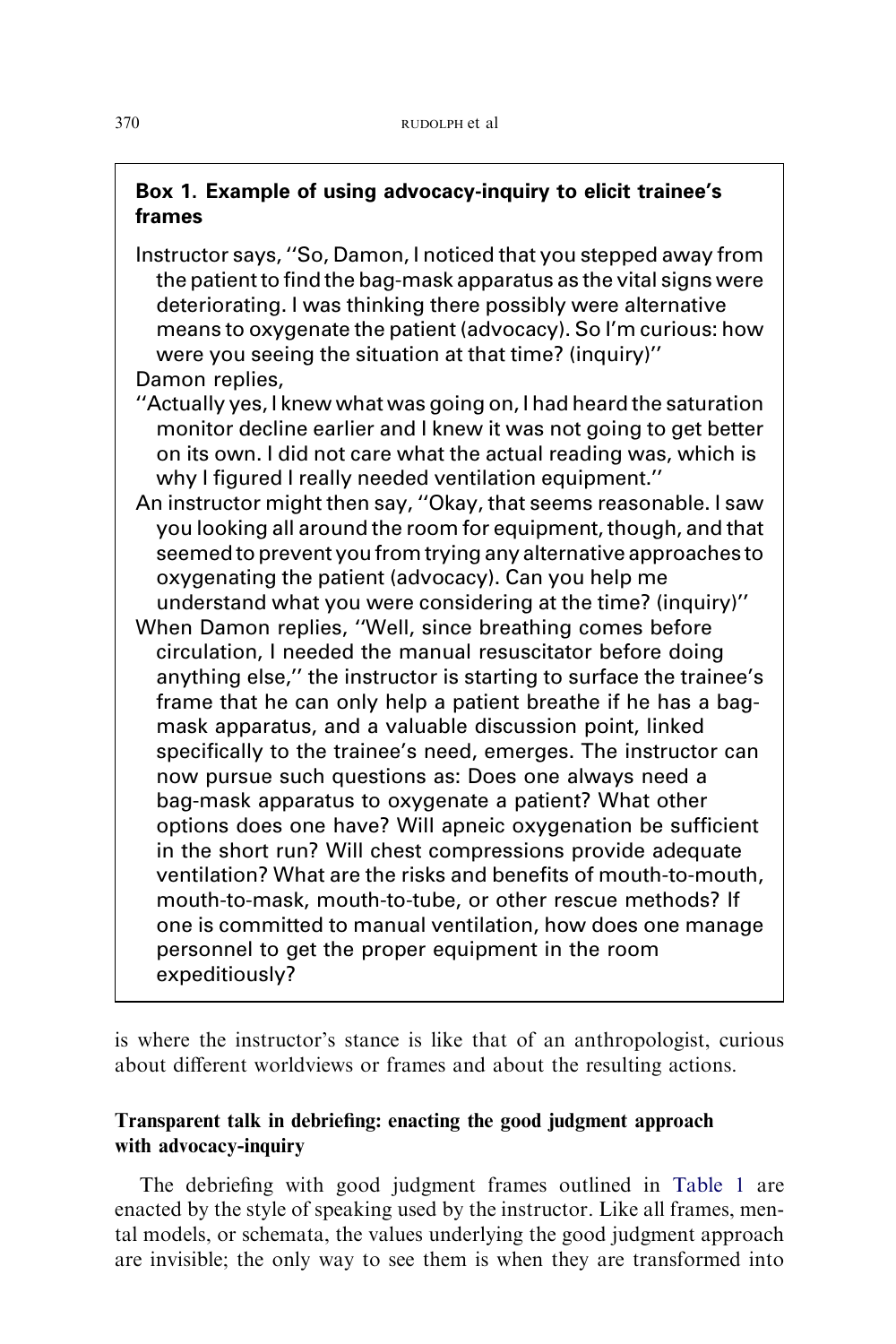actions, and speaking is a powerful action for instructors. One particularly effective style of debriefing speech is to pair advocacy with inquiry. An advocacy is an assertion, observation, or statement, whereas an inquiry is a question. When pairing the two together, the instructor acts as a conversational scientist, stating in the advocacy his or her hypothesis, and then testing the hypothesis with an inquiry. For example, an instructor might say, ''So, Damon, I noticed that you stepped away from the patient to find the bag-mask apparatus as the vital signs were deteriorating. I was thinking there possibly were alternatives means to oxygenate the patient (advocacy). So I'm curious: how were you seeing the situation at that time? (inquiry).'' Here, the instructor is using advocacy plus inquiry to elicit the invisible frames that guided the trainee's actions. This is the generic approach that instructors can use in any scenario: Step (1) notice a relevant result; step (2) observe what actions seemed to lead to the result; and step (3) use advocacy-inquiry to discover the frames that produced the results.

Compare this utterance with a judgmental version (''Damon, I can't believe it took you 90 seconds to notice that he was desaturating!'') or a nonjudgmental "guess what I'm thinking" version ("So, Damon, what was this patient's saturation when you went to look for the bag-mask apparatus?'') The judgmental version, although getting the instructor's point across, precludes the instructor learning what frames or assumptions set Damon on a particular path of action; it also may humiliate Damon. The nonjudgmental version leaves Damon uncertain about what the instructor is thinking or why he is being asked this question; the result will likely be confusion or defensiveness. He may correctly detect that the instructor already knows the answer to the question and has a judgment that is lurking in the background. The advocacy-inquiry utterance clearly and directly stated the instructor's perspective and concerns, and set out to bring to light the meaning-making process that had Damon focused on finding missing equipment.

The advocacy-inquiry version helps surface Damon's frames. For example, consider the debriefing between Damon and his instructor illustrated in [Box 1](#page-9-0). This example, taken from one of the authors' actual debriefings, shows how advocacy-inquiry spoken with an honest sense of curiosity helps trainees like Damon learn from simulations by digging deeper into the frames that drive their actions. It also helps the instructor learn about the trainees' thought process and provides a lever for deeper teaching. To be clear, this technique is not about talking nicely. On the contrary, it places the instructors' thoughts, judgments, and feelings front-and-center. The difference is that by treating the instructor's views as requiring public testing (by saying their viewpoint in the advocacy and then inviting a different viewpoint with the inquiry), the instructor increases mutuality by opening his or her own views to challenge and making himself or herself vulnerable to learning. Additionally, by pairing this advocacy with true inquiry, the instructor increases mutuality by respecting the trainee enough to value his or her (the trainee's) perspective, and this, in turn, improves learning.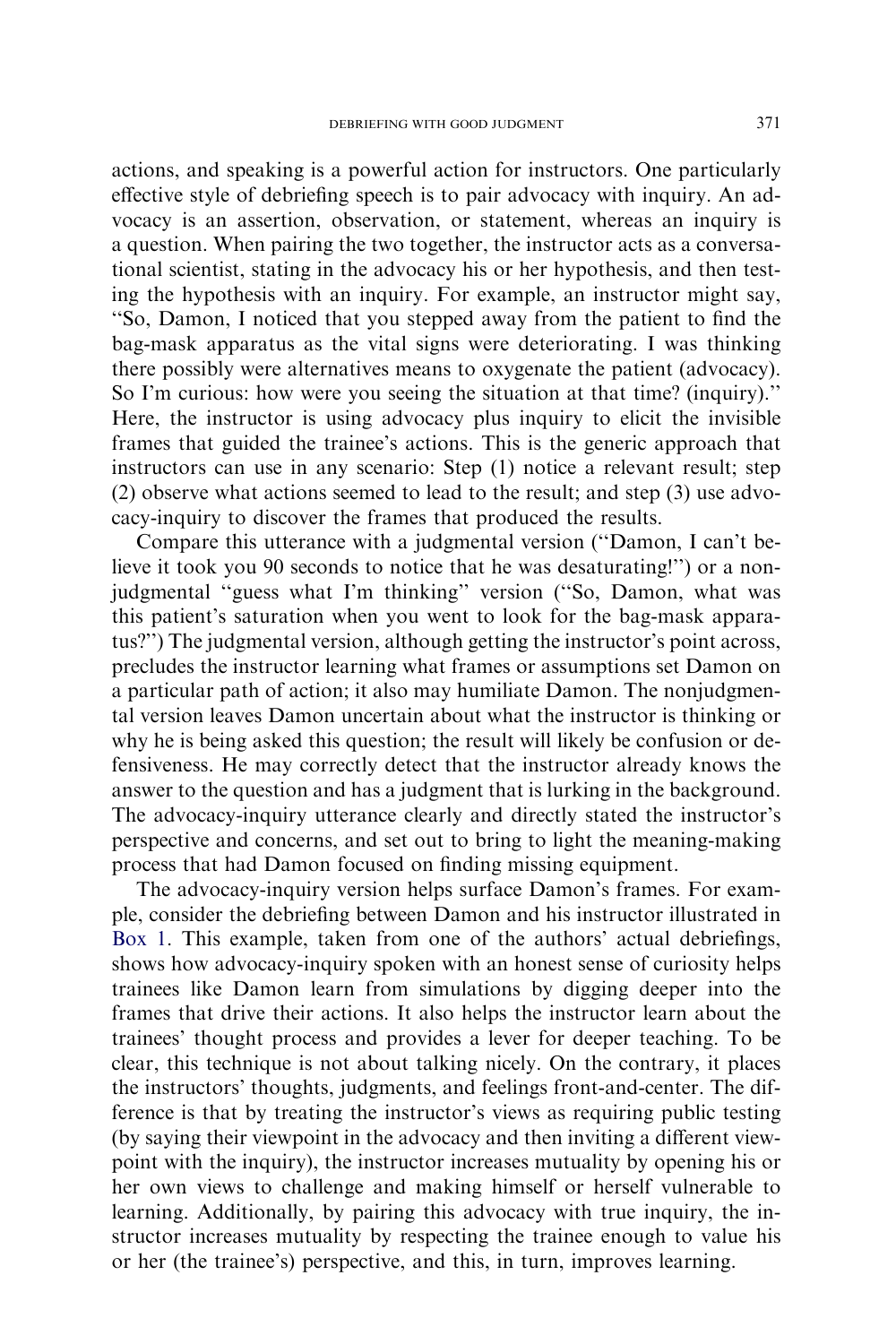<span id="page-11-0"></span>

| Table 2                                                             |  |  |  |
|---------------------------------------------------------------------|--|--|--|
| Example debriefing dialog to establish individual then group frames |  |  |  |

Debriefing Dialog

| Debriefer                                                                                                                                                                                         | Trainees                                                                                                                                                                                                                                                | Commentary                                                                                                 |
|---------------------------------------------------------------------------------------------------------------------------------------------------------------------------------------------------|---------------------------------------------------------------------------------------------------------------------------------------------------------------------------------------------------------------------------------------------------------|------------------------------------------------------------------------------------------------------------|
| To the group: It looked to me<br>like it was confusing. How did<br>you feel?                                                                                                                      | Group: Several members agree.                                                                                                                                                                                                                           | Establish a problematic result (confusion, lack of role clarity).                                          |
| So, it looked to me as though<br>that confusion may have prevented<br>you from effectively executing respiratory<br>resuscitation and, then, later the ACLS<br>algorithm. How did you all see it? | Group: Yes, the confusion<br>was a problem.                                                                                                                                                                                                             | Establish clinical consequences. This shows why lack of role<br>clarity matters.                           |
| Diana, it looked to me like you might<br>have been the leader. Did you feel<br>that was your job?                                                                                                 | Diana: Yes, I was the leader sort<br>of, but we never said anything<br>about it. And then later, it seemed<br>that Suresh was more in charge.                                                                                                           | Explore actions that may have lead to the resulting confusion.                                             |
| I noticed that too. You looked like<br>you were managing the event, but<br>no one ever said anything.                                                                                             | Diana: Right.                                                                                                                                                                                                                                           |                                                                                                            |
| I was thinking that it would have<br>helped for either you or someone<br>in the group to state explicitly that<br>you were the leader. I am wondering<br>why that did not happen?                 | Diana: Well, I was not too sure<br>of myself. I mean, the other people<br>are pretty much equal to me and I did<br>not want to seem bossy and unlikable.<br>Also, I was unsure about whether I<br>would do a good job and maybe I<br>would look stupid. | Diana's frame is established (eg, If I am a peer with others it's<br>awkward for me to step up as leader). |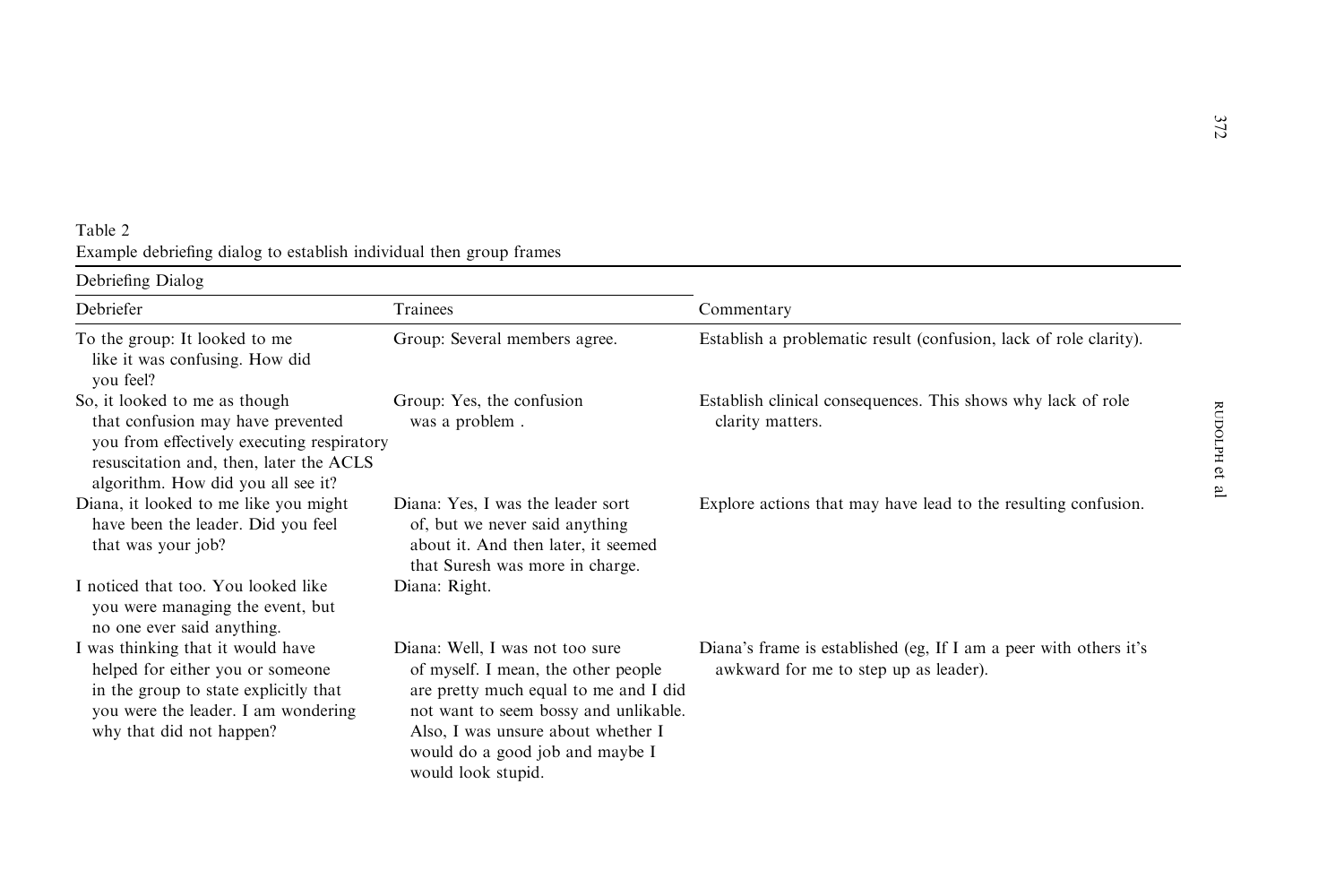| Anyone else have a thought?                                                                                                                                                                                                                | Eliza: I would have felt much better if<br>I knew Diana was in charge. I certainly<br>did not want to do it and we needed<br>someone to be in charge. But, I did<br>not want to put Diana on the spot. | Beginning to understand Eliza's frame (eg. If asking someone to<br>lead means putting them on the spot. I should not do it). |
|--------------------------------------------------------------------------------------------------------------------------------------------------------------------------------------------------------------------------------------------|--------------------------------------------------------------------------------------------------------------------------------------------------------------------------------------------------------|------------------------------------------------------------------------------------------------------------------------------|
| In my experience, I have occasionally<br>heard someone running an event like<br>this say, "I'll run this event, but you<br>all have to help me." I am curious what<br>you all would have thought if Diana had<br>said something like that? | Ricardo: I would have<br>been relieved and grateful<br>to Diana. Someone has to<br>run it! I guess I could have<br>just confirmed that Diana<br>was the leader.                                        | Group beginning to reframe (eg, Even if I am a bit unsure what<br>to do, it is better to speak up than say nothing).         |
| Turning to Diana: Diana, do you have a<br>thought on this?                                                                                                                                                                                 | Diana: Yes, I can see that is<br>probably a good idea. Then<br>I do not have to look too bossy<br>and I have people on the team<br>who know they have to help me.                                      | Diana moves to a new frame (eg, It is okay to say I want to be the<br>leader if I pair it with a request for help).          |

The debriefer's goal is that trainees understand the importance of role clarity and establishing an event manager for resuscitations. The example shows how the debriefer (1) helps to identify an important problem (establishing an event manger); (2) uncovers one student's frame; (3) explores other students' frames; (4) facilitates reframing; and (5) offers <sup>a</sup> new action to deal more effectively with establishing an event manager in the future.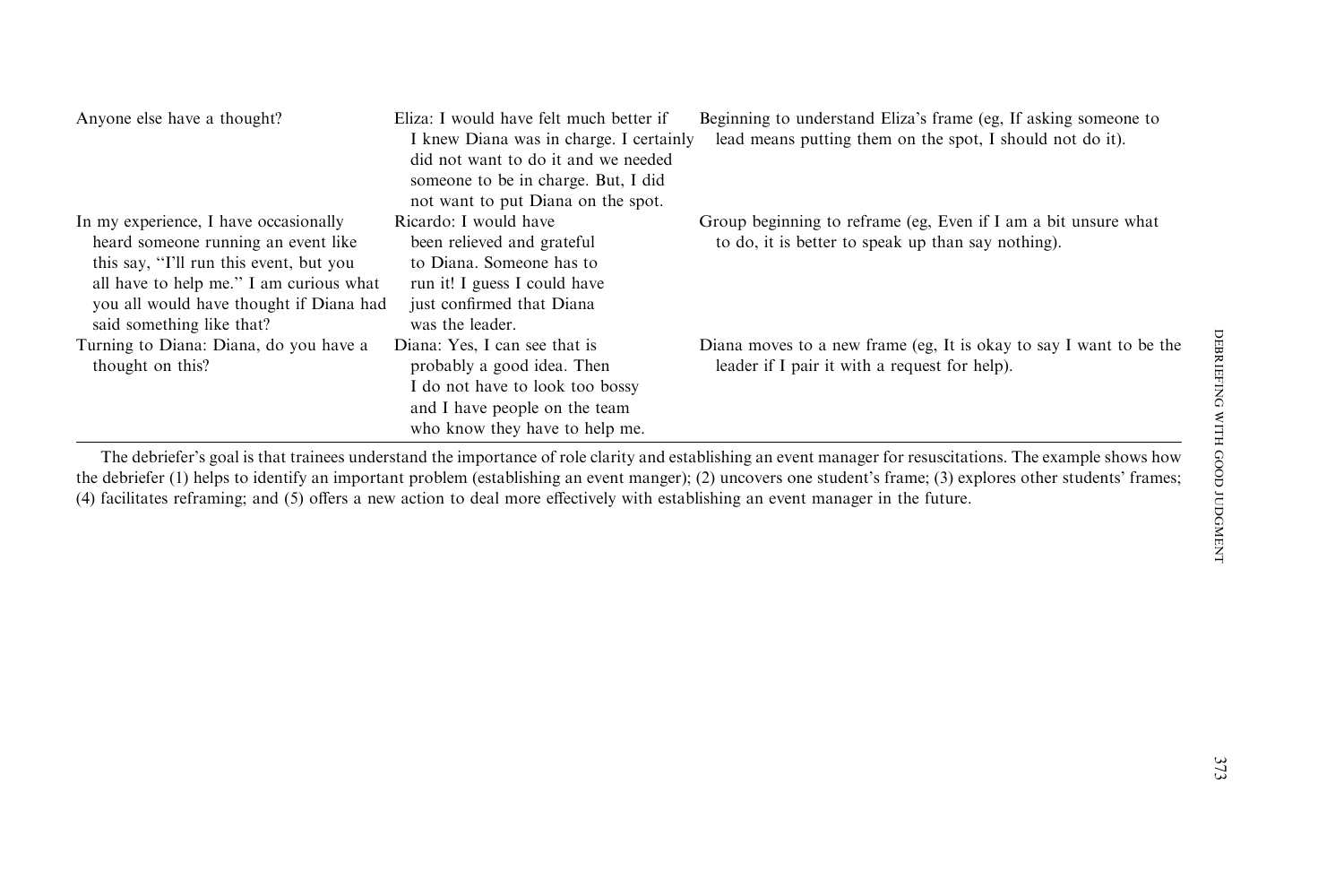[Table 2](#page-11-0) provides an example of how to apply the debriefing with good judgment approach. The table shows how the frames-actions-results conceptual model, the instructor's judgments, and advocacy-inquiry fit together to discover the frames that led to a respiratory arrest and chaos in a scenario requiring a cardiac resuscitation.

### Summary

The debriefing with good judgment approach is designed to increase the chances that the trainee hears and processes what the instructor is saying without being defensive or trying to guess the instructor's critical judgment. The debriefing with good judgment appellation is not meant to imply that the judgmental or nonjudgmental approach do not have good judgment as their basis. The authors believe that all three approaches often start with some important evaluative insight held by the instructor. We chose the salutary name ''debriefing with good judgment'' to highlight the positive attributes of the approach. These are, providing trainees with a clear signal about the instructor's point of view while reducing the potential noise (misunderstandings or defensiveness) that too often is associated with the judgmental and nonjudgmental approaches. The judgmental approach poses a substantial risk of embarrassing or humiliating the student and the nonjudgmental approach may send confusing and mixed messages to the learner. Both approaches can obfuscate or reduce the clarity of the instructor's message and the trainee's frames.

The debriefing with good judgment approach has two constraints. The most important is that the model presumes that the trainee is operating with good will and is trying to do the right thing. In those rare cases where the trainee is willfully negligent or malevolent, the model does not work. In those circumstances, other techniques are superior (counseling, goal setting, discipline, and so forth). Second, instructors may find difficulty with this approach when dealing with trainees who come from cultures in which deferring to authority and elders is of paramount importance and inhibits their disclosing views that may seem to contradict those of the instructor. To support the method in this context, explicit preparation regarding the goals and norms of the simulation environment is required, and sometimes even that is not enough.

In debriefing the heat and drama of a high-fidelity clinical simulation, it is easy to focus primarily on trainees' actions. The debriefing with good judgment approach, however, highlights three additional areas of importance. First, it is vital that instructors ask questions like those of an anthropologist, which help bring to the surface and clarify the invisible sense-making process, the cognitive frames, and the emotions that governed the trainee's actions. Second, instructors work to become aware of, and explicitly narrate, their own invisible judgments and concerns about crucial elements of the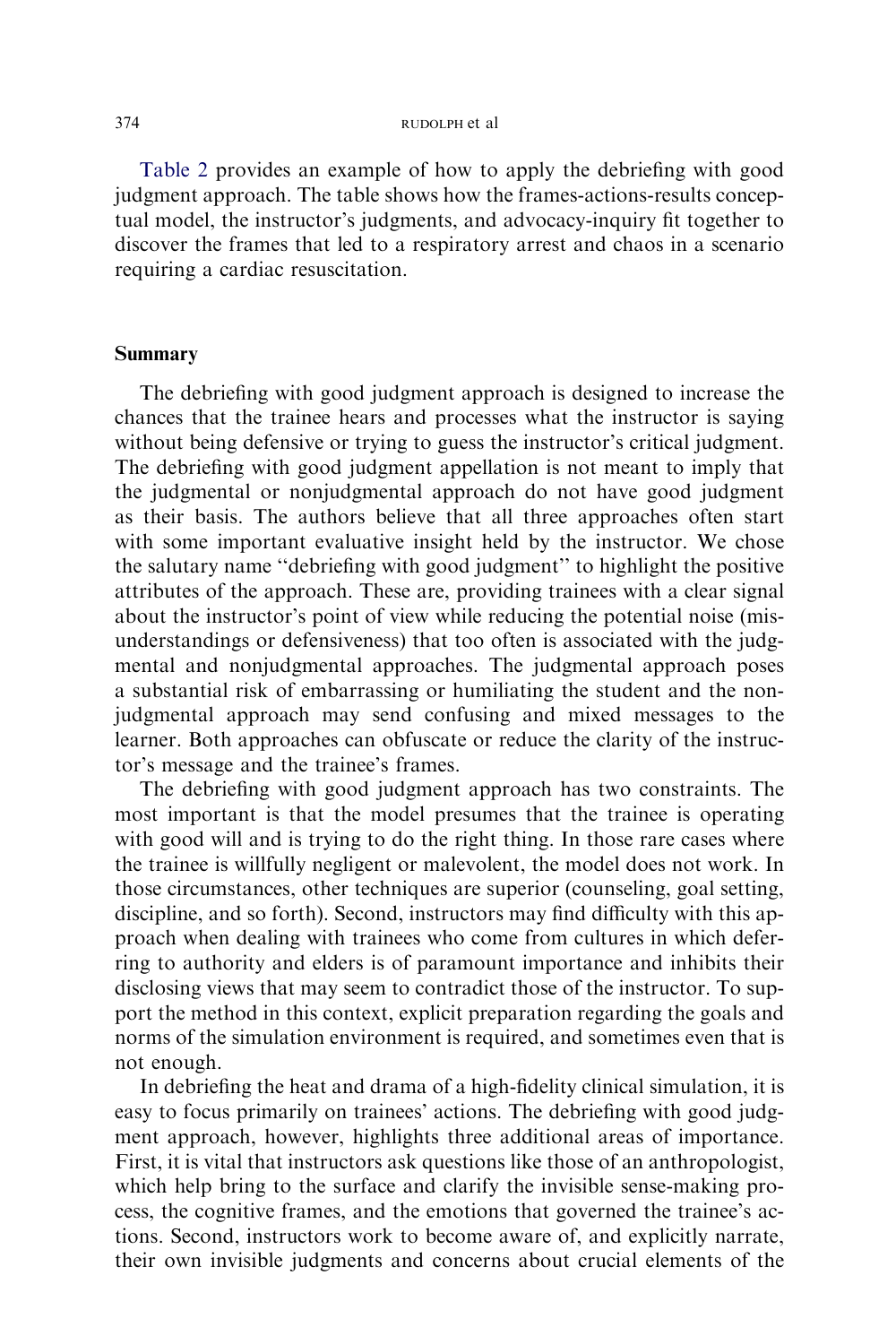<span id="page-14-0"></span>scenario. But instead of treating their own judgments or concerns as the single truth, they test their views against the trainees' view of the same issue. This does not mean that instructors relinquish their expertise, or disguise their judgments in a sandwich of niceties; rather, they state their view of the situation as a hypothesis and use that as a springboard to legitimize and explore the trainees' view. By understanding how trainees' frames, assumptions, and beliefs drive the actions they take, instructors can match their teaching objectives with problems that are most salient to the trainee. Finally, the debriefing with good judgment approach helps trainees and instructors learn of unintended consequences of common clinical and social frames and assumptions.

## Acknowledgment

The authors are grateful to the US Department of Veterans Affairs' Merit Review Entry Program, the Josiah Macy, Jr. Foundation, the Risk Management Foundation of the Harvard Medical Institutions, Richard Nielsen, Boston College, Carroll School of Management, and the Harvard-MIT Division of Health Sciences and Technology for support in developing the ideas and material in this article. They also express thanks to the participants in the Institute for Medical Simulation instructor workshops for giving a forum and their patience to try out and refine these concepts. A version of this article has appeared previously in Simulation in Healthcare, under the title ''There's no such thing as non-judgmental debriefing: a theory and method for debriefing with good judgment.'' Simulation in Health Care 2006;1:49–55.

## **References**

- [1] Darling M, Parry C, Moore J. Learning in the thick of it. Harv Bus Rev 2005;83(7):84–92.
- [2] Dismukes RK, Smith GM. Facilitation and debriefing in aviation training and operations. Aldershot (UK): Ashgate; 2001.
- [3] Hankinson H. The cognitive and affective learning effects of debriefing after a simulation game. School of education. Indianapolis (IN): Indiana University; 1987. [116].
- [4] Lederman LC. Debriefing: toward a systematic assessment of theory and practice. Simul Gaming 1992;23:145–60.
- [5] Morrison JE, Meliza LL. Foundations of the after action review process, Special Report 42. Alexandria (VA): United States Army Research Institute for the Behavioral and Social Science; 1999.
- [6] Petranek CF, Corey S, Black R. Three levels of learning in simulations: participating, debriefing, and journal writing. Simul Gaming 1992;23:186–95.
- [7] Porter T. Beyond metaphor: applying a new paradigm of change to experiential debriefing. The Journal of Experiential Education 1999;22:85–90.
- [8] Steinwachs B. How to facilitate a debriefing. Simul Gaming 1992;23:186–95.
- [9] Thiagarajan S. Using games for debriefing. Simul Gaming 1992;23:161–73.
- [10] Edmondson A. Psychological safety and learning behavior in work teams. Adm Sci Q 1999; 44:350–83.
- [11] Argyris C, Schön DA. Theory in practice: increasing professional effectiveness. Jossey-Bass series in higher education. London: Jossey-Bass; 1974.